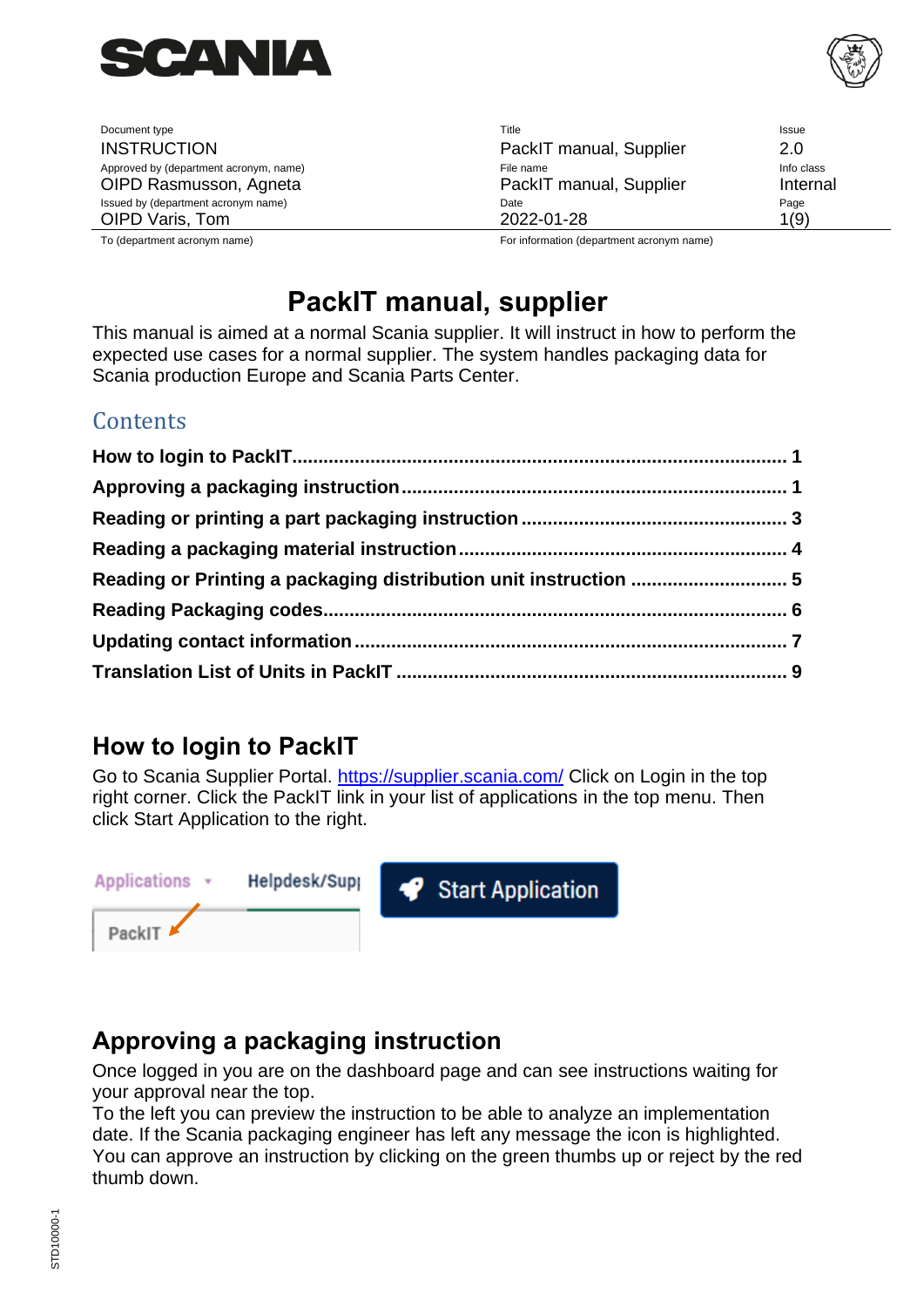



| Document type    | <b>INSTRUCTION</b><br>Approved by (department acronym, name)<br>OIPD Rasmusson, Agneta<br>Issued by (department acronym name) |                    |                    |                           | Title<br>File name<br>Date | PackIT manual, Supplier<br>PackIT manual, Supplier | Issue<br>2.0<br>Info class<br>Internal<br>Page |
|------------------|-------------------------------------------------------------------------------------------------------------------------------|--------------------|--------------------|---------------------------|----------------------------|----------------------------------------------------|------------------------------------------------|
| <b>Dashboard</b> | OIPD Varis, Tom                                                                                                               |                    |                    |                           | 2022-01-28                 |                                                    | 2(9)                                           |
|                  | Packaging instructions waiting for approval                                                                                   |                    |                    |                           |                            |                                                    |                                                |
| <b>Action</b>    | Part no                                                                                                                       |                    | <b>Description</b> | <b>Issuer</b>             | <b>Date sent</b>           | <b>Messa</b>                                       | <b>Reject</b><br><b>Approve</b>                |
| Preview          | 2444881                                                                                                                       |                    | cover plastic assy | Carl Malmgren             |                            | 2017-11-24 14:24                                   |                                                |
| Preview          | 2413165                                                                                                                       |                    | Coin tray BVG      | Supraja Kaipu             |                            | 2017-11-24 14:20                                   | Q<br>Ô                                         |
|                  | Approved package instructions                                                                                                 |                    |                    |                           |                            |                                                    |                                                |
| <b>Action</b>    | Part no                                                                                                                       | <b>Description</b> | <b>Issuer</b>      | <b>Approved by</b>        | <b>Date approved</b>       | <b>Suggested introduction date</b>                 | <b>Message</b>                                 |
| Preview          | 2290031                                                                                                                       | Panel lower        | Supraja Kaipu      | <b>PACKITPARTSUP INAF</b> | 2017-11-24 14:23           | 2017-11-22                                         |                                                |
|                  | Rejected package instructions                                                                                                 |                    |                    |                           |                            |                                                    |                                                |
| <b>Action</b>    | Part no                                                                                                                       | <b>Description</b> |                    | <b>Issuer</b>             | <b>Rejected by</b>         | Date rejected                                      | <b>Message</b>                                 |
| Preview          | 2444881                                                                                                                       |                    | cover plastic assy | Supraja Kaipu             | <b>PACKITPARTSUP INAF</b>  | 2017-11-24 14:22                                   |                                                |

Once you click the green thumbs up you then come to a page where you can suggest an implementation date and put any comments in before approving the instruction.

 $\times$ 

Approve package instruction

雦

Select/change desired introduction date for the package instruction

NOTE! The date might be changed by Scania

2018-07-23

Add comment/remarks to Scania

| △ Approve Cancel |  |
|------------------|--|

Thereafter a Scania packaging engineer will finalize the date and activate the instruction as the current valid instruction for the part.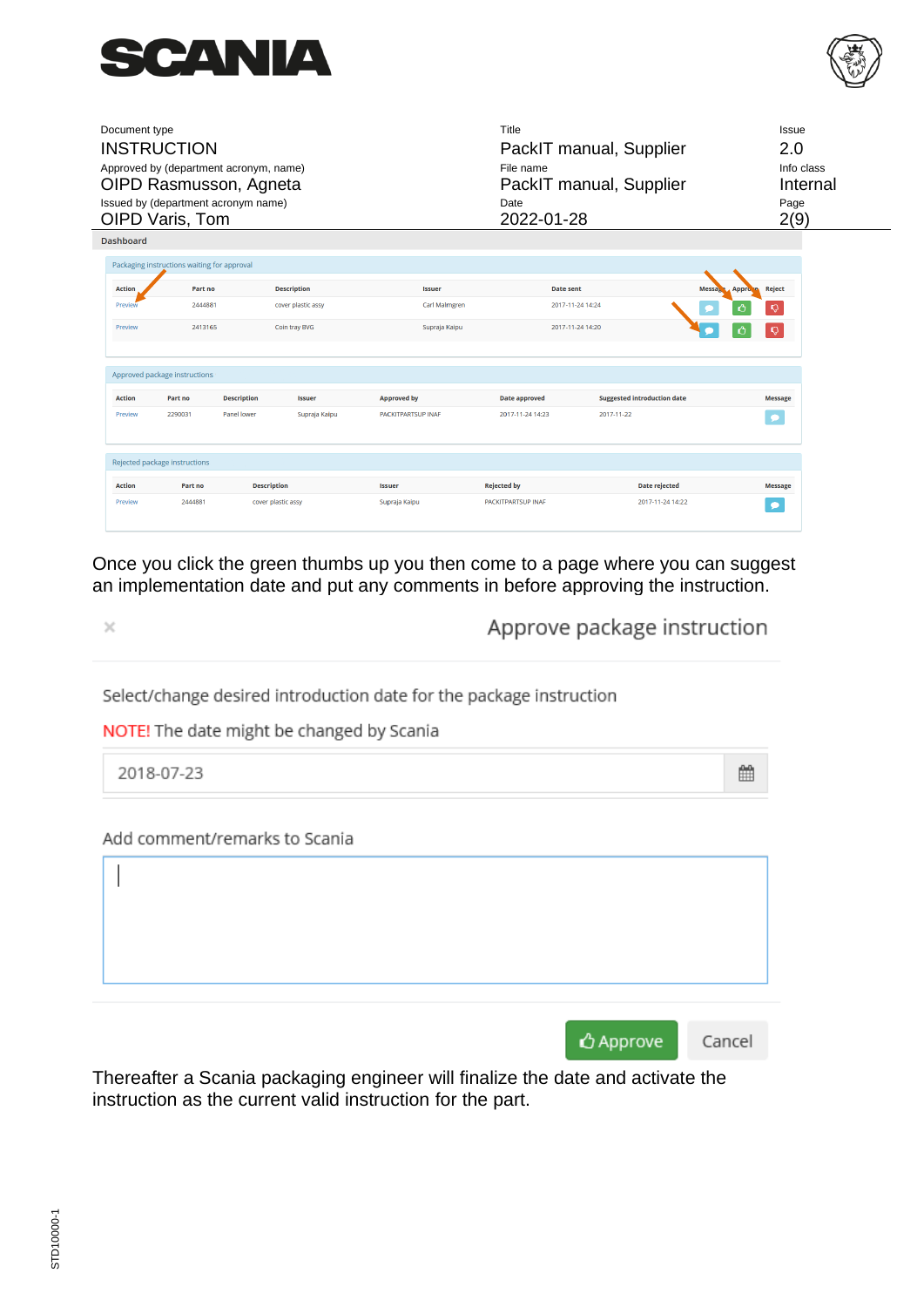



PackIT

PACKAGING INFORMATION

Q Search packaging instruction

Q Search distribution unit

Q Search material

 $\equiv$  Main

Q Search

| Document type                          | Title                   | Issue      |
|----------------------------------------|-------------------------|------------|
| <b>INSTRUCTION</b>                     | PackIT manual, Supplier | 2.0        |
| Approved by (department acronym, name) | File name               | Info class |
| OIPD Rasmusson, Agneta                 | PackIT manual, Supplier | Internal   |
| Issued by (department acronym name)    | Date                    | Page       |
| OIPD Varis, Tom                        | 2022-01-28              | 3(9)       |

## <span id="page-2-0"></span>**Reading or printing a part packaging instruction**

This instruction is for Scania suppliers needing to find or print packaging instructions for Automotive Parts delivered by suppliers to Scania.

Once in PackIT you will reach the dashboard page. Here you should click on "Search" and "Search packaging instruction" to the left.

In the "Search packaging instruction" page you should type in the "Part Number" you wish to search for. You can search for the "Part Name", the Packaging material used (MHNo) and change the production unit or instruction status to refine your searches.

Once you have a list with results press the instruction number below ID to get to the packaging instruction page for that instruction or the PDF icon to the right to get a PDF.

| ? Show/hide Help  |                                                                                 |   |                   |                                               |   |
|-------------------|---------------------------------------------------------------------------------|---|-------------------|-----------------------------------------------|---|
| Part Number       |                                                                                 |   | <b>Part Name</b>  |                                               |   |
| <b>Pru Unit</b>   | Search all                                                                      |   | $\vee$ MHNO       |                                               |   |
| Created date from | 1991-01-01                                                                      | 雦 | Created date to   | 2025-12-31                                    | 曲 |
| <b>Status</b>     | Preliminary<br>Sent to Supplier<br>Approved by Supplier<br>Rejected by Supplier |   | Instruction Type: | Rackaging Instruction Rackaguence Instruction |   |

Please be aware of the type of instruction. Packaging is for individual part instructions. Sequence is for sequenced flows where parts are mixed in a specific order, combined with other part numbers.

| $\blacktriangleleft$ |                  | Page 1 of 1 pages, 10 rows | Select filter field | $\checkmark$  | Type filter text            |               |               | $\blacktriangleright$ $\blacktriangleright$ |                           |
|----------------------|------------------|----------------------------|---------------------|---------------|-----------------------------|---------------|---------------|---------------------------------------------|---------------------------|
| ID                   | <b>Type</b>      | Part no - Part description | <b>Unit</b>         |               | Supplier no - Supplier name | <b>Status</b> | <b>Issuer</b> | $\frac{2}{4}$ Created date                  | <b>View</b><br><b>PDF</b> |
| 485386               | <b>PACKAGING</b> | 2200001 - Key transponder  | SL - SPC            | <b>EUROPE</b> | 784001 - SCANIA CV AB PARTS | Preliminary   | <b>SSSVAB</b> | 2022-01-28                                  | 因                         |
| 485385               | SEQUENCE         | 2200001 - Key transponder  | P&L - Missing PRU   | <b>EUROPE</b> | 784001 - SCANIA CV AB PARTS | Preliminary   | <b>SSSVAB</b> | 2022-01-28                                  | 回                         |

Once results are there you can filter on all the fields or click the headings above the columns to sort by that field.

Consuming area shows which Scania units has selected that the instruction specifically applies to them.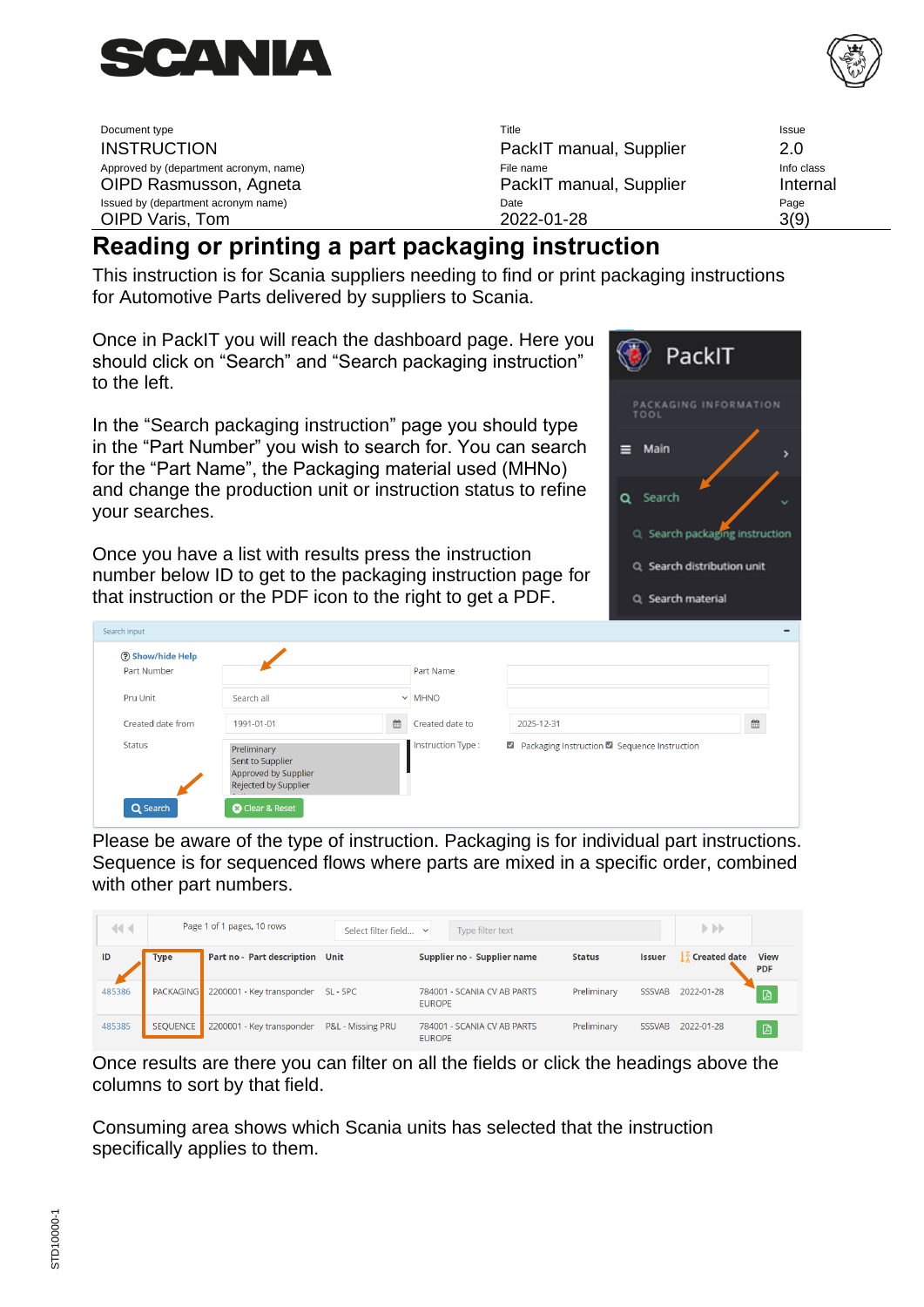



| Document type                          | Title                                                                                                                                                                                                                                                                                     | <b>Issue</b> |
|----------------------------------------|-------------------------------------------------------------------------------------------------------------------------------------------------------------------------------------------------------------------------------------------------------------------------------------------|--------------|
| <b>INSTRUCTION</b>                     | PackIT manual, Supplier                                                                                                                                                                                                                                                                   | 2.0          |
| Approved by (department acronym, name) | File name                                                                                                                                                                                                                                                                                 | Info class   |
| OIPD Rasmusson, Agneta                 | PackIT manual, Supplier                                                                                                                                                                                                                                                                   | Internal     |
| Issued by (department acronym name)    | Date                                                                                                                                                                                                                                                                                      | Page         |
| OIPD Varis, Tom                        | 2022-01-28                                                                                                                                                                                                                                                                                | 4(9)         |
|                                        | $\mathbf{T}$ a model of a colorated the continuation of the $\mathbf{R}$ $\mathbf{R}$ and $\mathbf{R}$ and $\mathbf{R}$ and $\mathbf{R}$ and $\mathbf{R}$ $\mathbf{R}$ and $\mathbf{R}$ $\mathbf{R}$ and $\mathbf{R}$ $\mathbf{R}$ and $\mathbf{R}$ and $\mathbf{R}$ and $\mathbf{R}$ and |              |

To print or extract an instruction click "View PDF" at the top to get a PDF you can save or open to print. You can also get it directly from the search page as mentioned above.

| Search Package<br>Instruction | 2323715 |  |  |  |  |
|-------------------------------|---------|--|--|--|--|

### <span id="page-3-0"></span>**Reading a packaging material instruction**

Once in PackIT you will reach the dashboard page. Here you should click on "Search" and "Search material" to the left.

In the "Search material" page you should type in the packaging material you wish to search for in "MH-/568/Pscs No" and press "Search".



Once you have a list with results press the View button below to

get to the packaging instruction page for that material. There is also an image to the right (if available) to quickly see if you have right packaging material.

| Search input |                             |                               |                        |                      |                                        |                           |                  |       |        | -                                 |
|--------------|-----------------------------|-------------------------------|------------------------|----------------------|----------------------------------------|---------------------------|------------------|-------|--------|-----------------------------------|
|              | ? Show/hide Help            |                               |                        |                      |                                        |                           |                  |       |        |                                   |
|              | MH-/568-/PSCS-No            | 0150                          | Description            |                      |                                        |                           |                  |       |        |                                   |
|              | Length Between              |                               | And                    |                      |                                        |                           |                  |       |        |                                   |
|              | Width Between               |                               | And                    |                      |                                        |                           |                  |       |        |                                   |
|              | <b>Height Between</b>       |                               | And                    |                      |                                        |                           |                  |       |        |                                   |
| Status       |                             | Preliminary                   | Packaging Owner        | All packaging owners |                                        |                           |                  |       |        |                                   |
|              |                             | Active<br>Scrapped<br>$\star$ |                        |                      |                                        |                           |                  |       |        |                                   |
|              | Q Search                    |                               |                        |                      | C Clear and reset search/filter fields |                           |                  |       |        |                                   |
|              |                             |                               |                        |                      |                                        |                           |                  |       |        |                                   |
| 44.4         |                             | Page 1 of 1 pages, 1 rows     |                        |                      | Select filter field                    | $\boldsymbol{\mathrm{v}}$ | Type filter text |       |        | $\triangleright$ $\triangleright$ |
| View         | MHNo/568/PSCS - Description |                               | <b>Packaging owner</b> |                      | <b>Status</b>                          | Weight                    | Length           | Width | Height | <b>Image</b>                      |
| View         | MH-0150 - E-SPACER          |                               | OI - Global Packaging  |                      | Active                                 | 2500                      | 1145             | 745   | 3      |                                   |

Once results are there you can filter on all the fields or click the headings above the columns to sort by that field.

On the material page the sections most likely to be interesting is:

- Main which has the basic data
- Images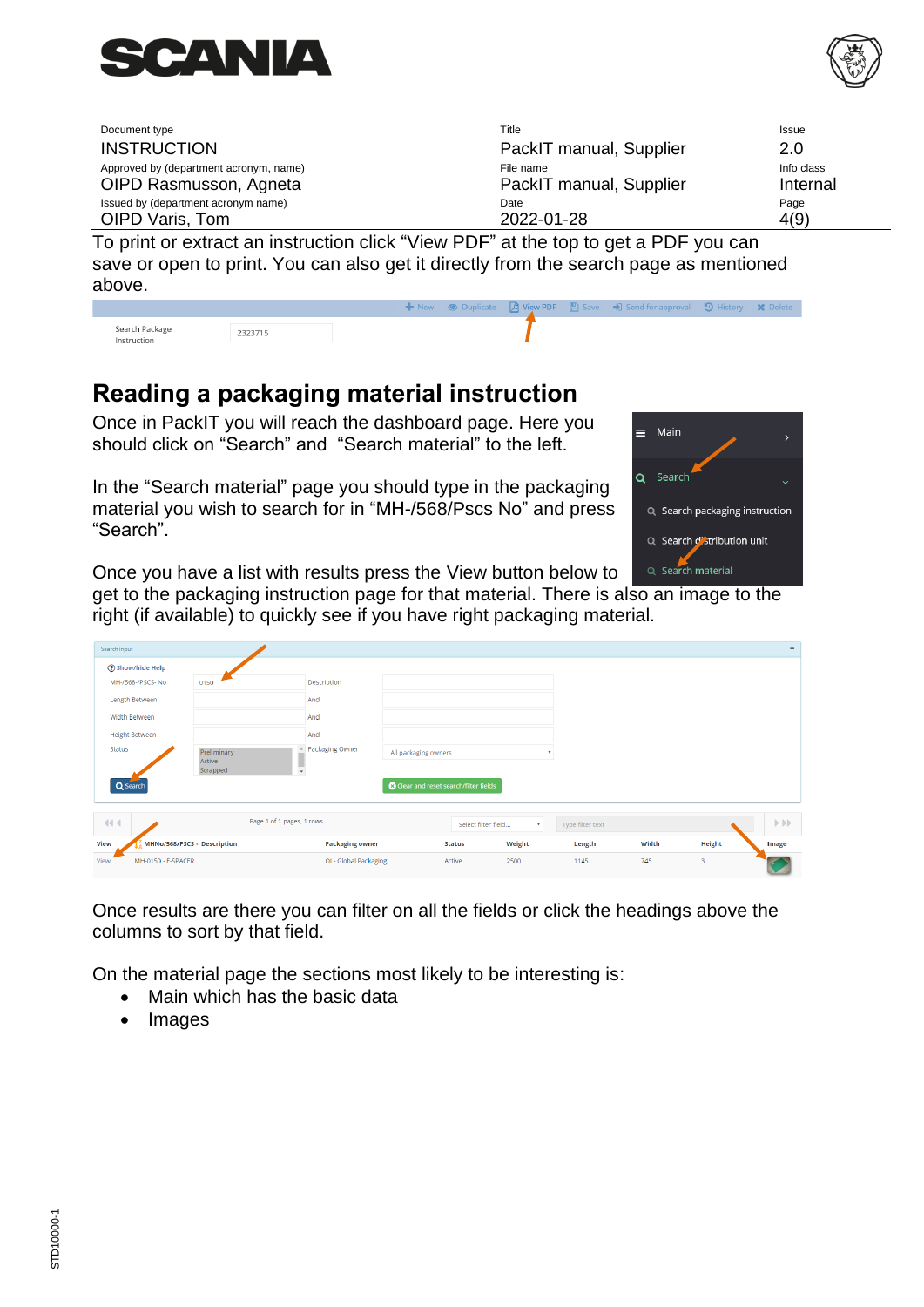



| Document type                          | Title                   | Issue      |
|----------------------------------------|-------------------------|------------|
| <b>INSTRUCTION</b>                     | PackIT manual, Supplier | 2.0        |
| Approved by (department acronym, name) | File name               | Info class |
| OIPD Rasmusson, Agneta                 | PackIT manual, Supplier | Internal   |
| Issued by (department acronym name)    | Date                    | Page       |
| OIPD Varis, Tom                        | 2022-01-28              | 5(9)       |

• Remarks which has specific details on how to wash and handle the material

| Q Search             |     |
|----------------------|-----|
|                      |     |
| Main                 | ÷   |
|                      |     |
| Pools and Washing    | dje |
|                      |     |
| Only for closed loop | ÷   |
|                      |     |
| Images               |     |
|                      |     |
| Remarks              | ÷   |

The material is then often packaged together into a distribution unit for better sustainability in transports.

#### <span id="page-4-0"></span>**Reading or Printing a packaging distribution unit instruction**

Once in PackIT you will reach the dashboard page. Here you should click on "Search" and "Search distribution unit" to the left.

In the "Search distribution unit" page you should type in the material "MHNo" you wish to search for or write the description for it (such as B1).



| Search distribution unit |                             |    |                   |  |                                                         |  |  |
|--------------------------|-----------------------------|----|-------------------|--|---------------------------------------------------------|--|--|
|                          |                             |    |                   |  | ⊙ Activate + New © Duplicate A View PDF A Save X Delete |  |  |
| Search Distribution Unit | 0150                        |    |                   |  |                                                         |  |  |
| Issued by                | MH-0150 - E-SPACER (Active) |    |                   |  |                                                         |  |  |
| Packaging Materials      |                             |    |                   |  |                                                         |  |  |
| Images                   |                             |    |                   |  |                                                         |  |  |
| Content                  |                             | a. | Distribution data |  |                                                         |  |  |
|                          |                             |    |                   |  |                                                         |  |  |

Most content in the distribution unit is gotten from material. The only new sections are Content and Distribution data. These contains how the material should be packed.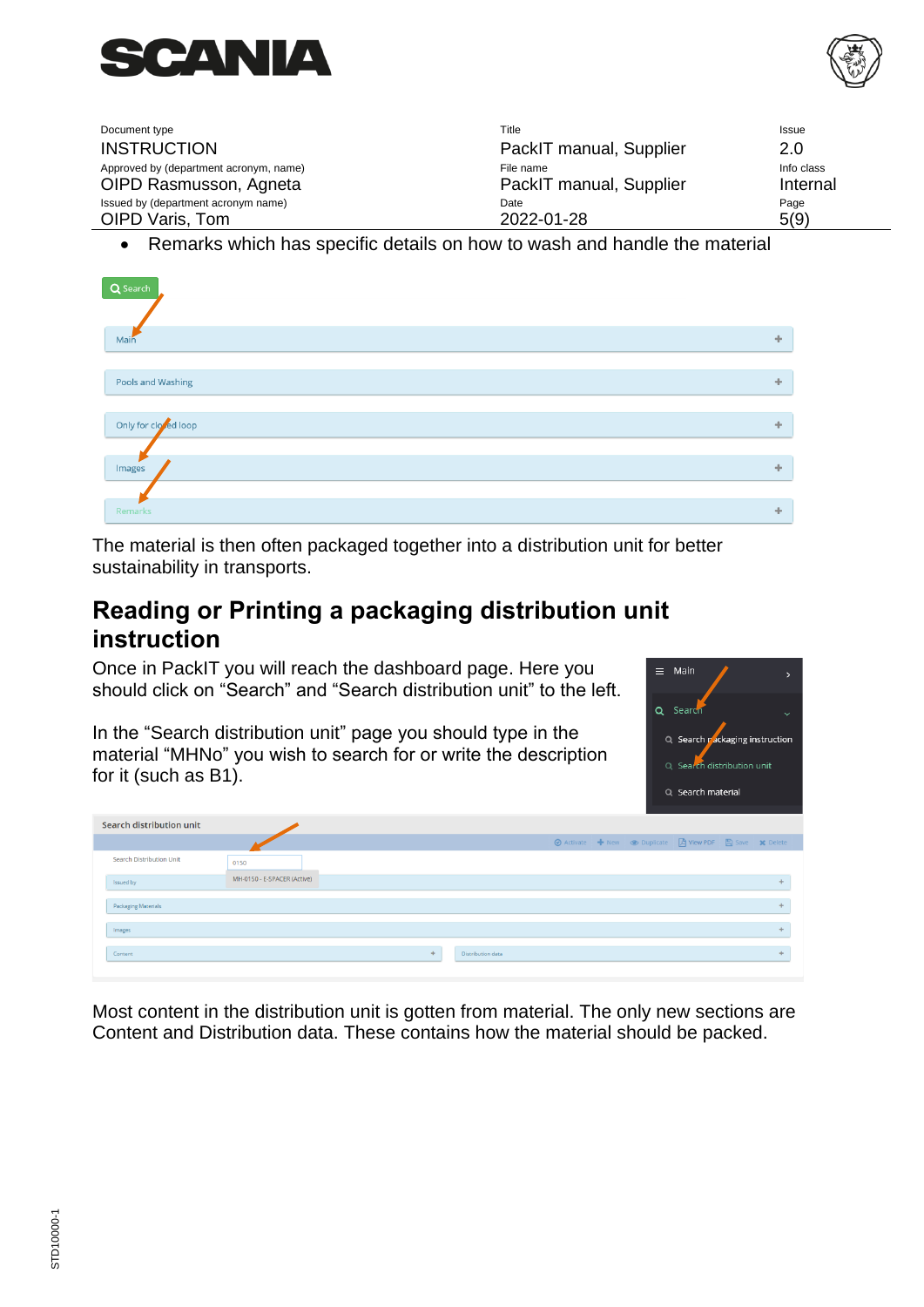



| Document type                          | Title                   | Issue      |
|----------------------------------------|-------------------------|------------|
| <b>INSTRUCTION</b>                     | PackIT manual, Supplier | 2.0        |
| Approved by (department acronym, name) | File name               | Info class |
| OIPD Rasmusson, Agneta                 | PackIT manual, Supplier | Internal   |
| Issued by (department acronym name)    | Date                    | Page       |
| OIPD Varis, Tom                        | 2022-01-28              | 6(9)       |

| Search Distribution Unit   | 0150         |                              |                          |        |                          |
|----------------------------|--------------|------------------------------|--------------------------|--------|--------------------------|
|                            |              |                              |                          |        |                          |
| Issued by                  |              |                              |                          |        | ÷                        |
| <b>Packaging Materials</b> |              |                              |                          |        | ÷.                       |
|                            |              |                              |                          |        |                          |
| Images                     |              |                              |                          |        | ÷.                       |
|                            |              |                              |                          |        |                          |
| Content                    |              | $\qquad \qquad \blacksquare$ | <b>Distribution data</b> |        | $\overline{\phantom{0}}$ |
| <b>Packaging Material</b>  | Stackable: √ |                              | Unit net weight (g):     | 250000 |                          |
| Material                   | Quantity     | Remove                       | Unit gross weight (g):   | 300643 |                          |
| MH-0150 - E-SPACER         | 100          | $\pmb{u}$                    | Unit length (mm):        | 1220   |                          |
| MH-0252 - PLASTIC BAG      |              |                              | Unit width (mm):         | 820    |                          |
|                            |              | $\pmb{u}$                    | Unit height (mm):        | 560    |                          |
| MH-1872 - E-COLLAR         | 2            | $\bullet$                    | Unit volume (m3):        | 0.56   |                          |
| MH-1875 - E-PALLET         |              | $\hat{\mathbf{u}}$           |                          |        |                          |
| MH-2318 - E-LID            |              | $\ddot{\mathbf{a}}$          |                          |        |                          |

To view or print an instruction click on View PDF at the top and a PDF will be sent to you in the browser. This contains information from both the packaging material and distribution unit pages.

| Dashboard                |  |  | Preview current/selected item                           |  |
|--------------------------|--|--|---------------------------------------------------------|--|
|                          |  |  | ⊙ Activate + New ⊙ Duplicate → View PDF B Save × Delete |  |
| Search Distribution Unit |  |  |                                                         |  |

#### <span id="page-5-0"></span>**Reading Packaging codes**

Once in PackIT you will reach the dashboard page. Here you should click on "Main" and "Packaging codes" to the left.

Near the top write in the packaging code you want information about and then click the code you are interested in.



Start typing to search packaging code - min 2 chars. Top 25 will be listed as you type

| Code name | Description                      |  |
|-----------|----------------------------------|--|
|           | <b>HALF EURO PALLET 1 COLLAR</b> |  |

The most interesting information here is the materials that make up the code and the data such as measurements and weight. Currently there are no images of the packaging codes but they should be added over time.

The main section has the data. Composition the materials and constraints materials in a lower level in the packaging instruction. The constraints are mostly used for boxes loaded on pallets such as code D1.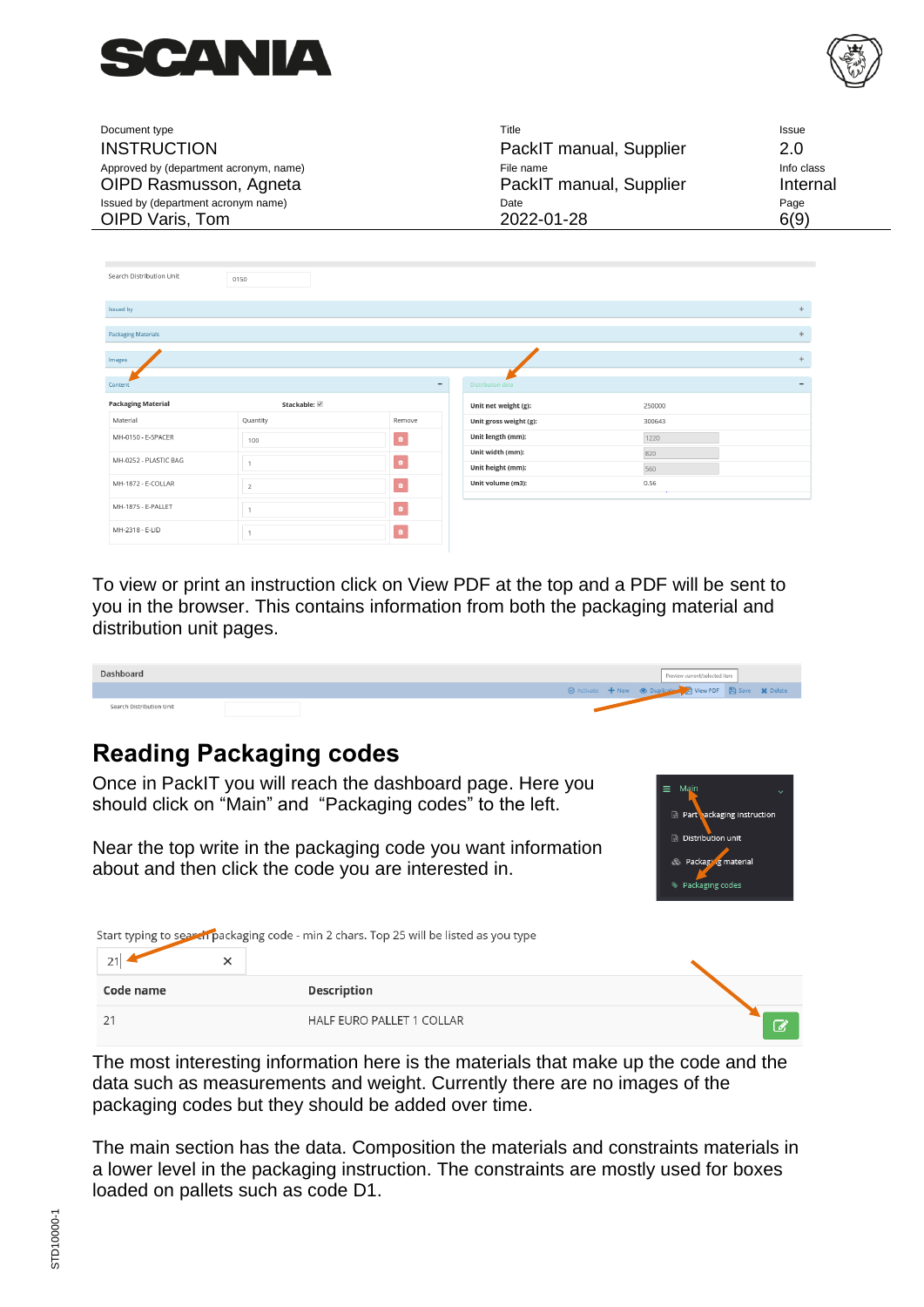



| Document type<br><b>INSTRUCTION</b><br>Approved by (department acronym, name)<br>OIPD Rasmusson, Agneta<br>Issued by (department acronym name)<br>OIPD Varis, Tom |                           |                      | Title<br>PackIT manual, Supplier<br>File name<br>PackIT manual, Supplier<br>Date<br>2022-01-28 | Issue<br>2.0<br>Info class<br>Internal<br>Page<br>7(9) |
|-------------------------------------------------------------------------------------------------------------------------------------------------------------------|---------------------------|----------------------|------------------------------------------------------------------------------------------------|--------------------------------------------------------|
| Main                                                                                                                                                              |                           |                      |                                                                                                |                                                        |
| Status                                                                                                                                                            | Preliminary               | $\blacktriangledown$ |                                                                                                |                                                        |
| Packaging Code                                                                                                                                                    | 21                        |                      |                                                                                                |                                                        |
| Description                                                                                                                                                       | HALF EURO PALLET 1 COLLAR |                      |                                                                                                |                                                        |
| Length (mm)                                                                                                                                                       | 620                       |                      |                                                                                                |                                                        |
| Width (mm)                                                                                                                                                        | 820                       |                      |                                                                                                |                                                        |
| Height (mm)                                                                                                                                                       | 335                       |                      |                                                                                                |                                                        |
| Weight                                                                                                                                                            | 21800                     |                      |                                                                                                |                                                        |
|                                                                                                                                                                   |                           |                      |                                                                                                |                                                        |
| Images                                                                                                                                                            |                           |                      |                                                                                                |                                                        |
| Composition                                                                                                                                                       |                           |                      |                                                                                                |                                                        |
|                                                                                                                                                                   |                           |                      |                                                                                                |                                                        |
| Material                                                                                                                                                          | Quantity                  | <b>Description</b>   |                                                                                                |                                                        |
| MH-1871                                                                                                                                                           | $\vert$ 1                 | H-COLLAR             |                                                                                                |                                                        |
| MH-1874                                                                                                                                                           |                           | H-PALLET             |                                                                                                |                                                        |
| MH-2319                                                                                                                                                           |                           | H-LID                |                                                                                                |                                                        |
|                                                                                                                                                                   |                           |                      |                                                                                                |                                                        |
|                                                                                                                                                                   |                           |                      |                                                                                                |                                                        |
| Constraints                                                                                                                                                       |                           |                      |                                                                                                |                                                        |
|                                                                                                                                                                   |                           |                      |                                                                                                |                                                        |

#### <span id="page-6-0"></span>**Updating contact information**

Every 3 months a request to update your contact information will occur when you open PackIT. This is done on the Administration, Supplier setting page.

**&** Administration Supplier setting



If the information is correct just hit confirm. Else change the information to be correct and confirm. If there is no contact at all or one is missing hit the Add new contact button.

Add new contact

Thereafter fill in name, e-mail (will be used to send request for confirmations of instructions) and if you choose telephone number we can contact you at. Fill in which areas of Scania this contact is valid for; Production Europe, Scania Parts or both.

Followed by clicking on the floppy icon to save.

You can add multiple contacts for each area if you wish to have backups or split the responsible people to different areas.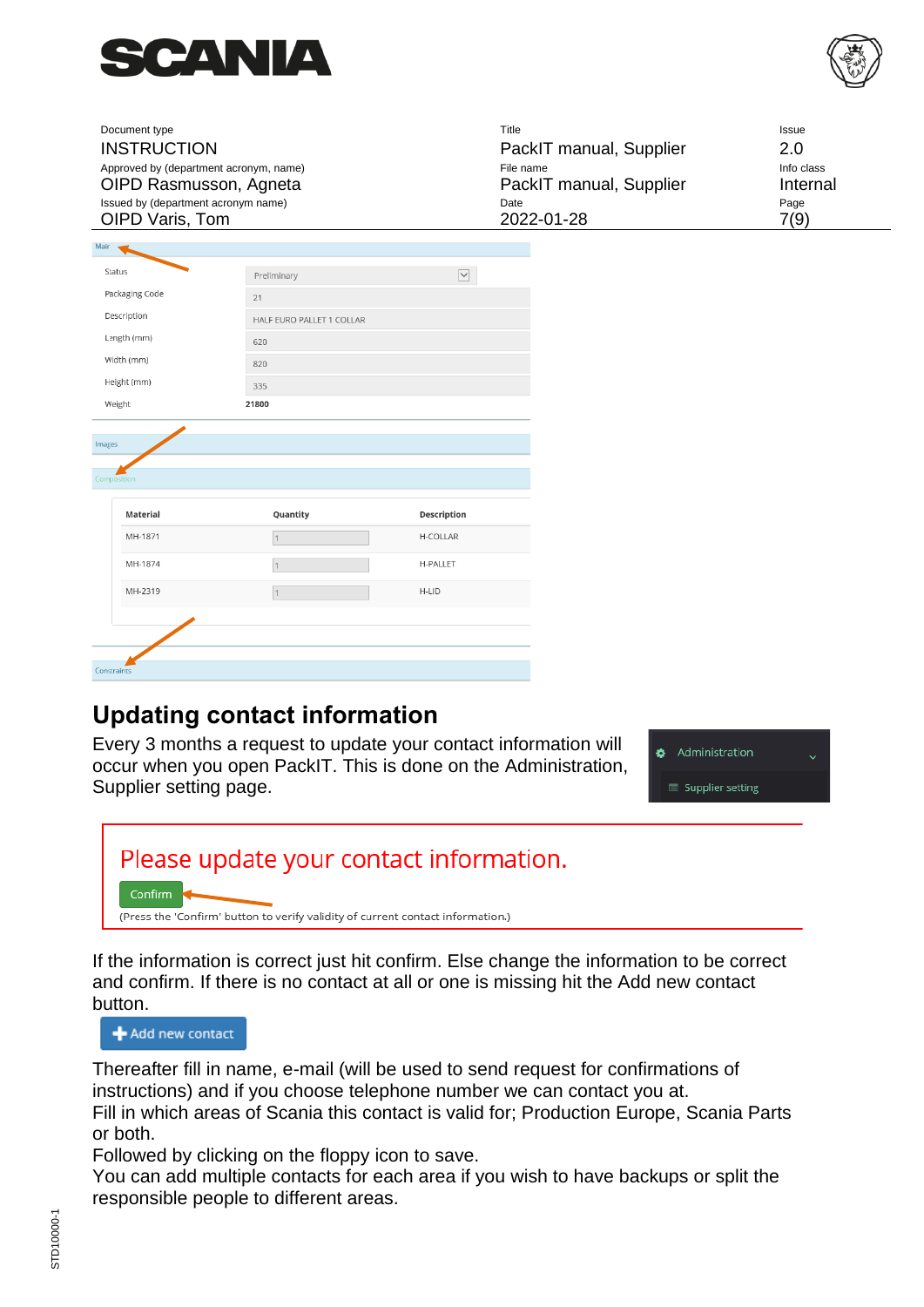



| Document type                                                    | Title                                | Issue                  |
|------------------------------------------------------------------|--------------------------------------|------------------------|
| <b>INSTRUCTION</b>                                               | PackIT manual, Supplier              | 2.0                    |
| Approved by (department acronym, name)<br>OIPD Rasmusson, Agneta | File name<br>PackIT manual, Supplier | Info class<br>Internal |
| Issued by (department acronym name)<br>OIPD Varis, Tom           | Date<br>2022-01-28                   | Page<br>8(9)           |
|                                                                  |                                      |                        |

There is also an option at the bottom to no longer receive e-mails when an instruction is activated.

| <b>Supplier information</b>     | 1111101 - Test Supplier                                              |
|---------------------------------|----------------------------------------------------------------------|
| Contact name                    | <b>Tom Varis</b>                                                     |
| Email                           | tom.varis@scania.com                                                 |
| Phone                           | 000                                                                  |
| Valid for                       | Both (Scania Production Europe & Spare Parts Centre)<br>$\checkmark$ |
| Recieve email for PI activation | $\checkmark$                                                         |
|                                 | 血<br>冎                                                               |